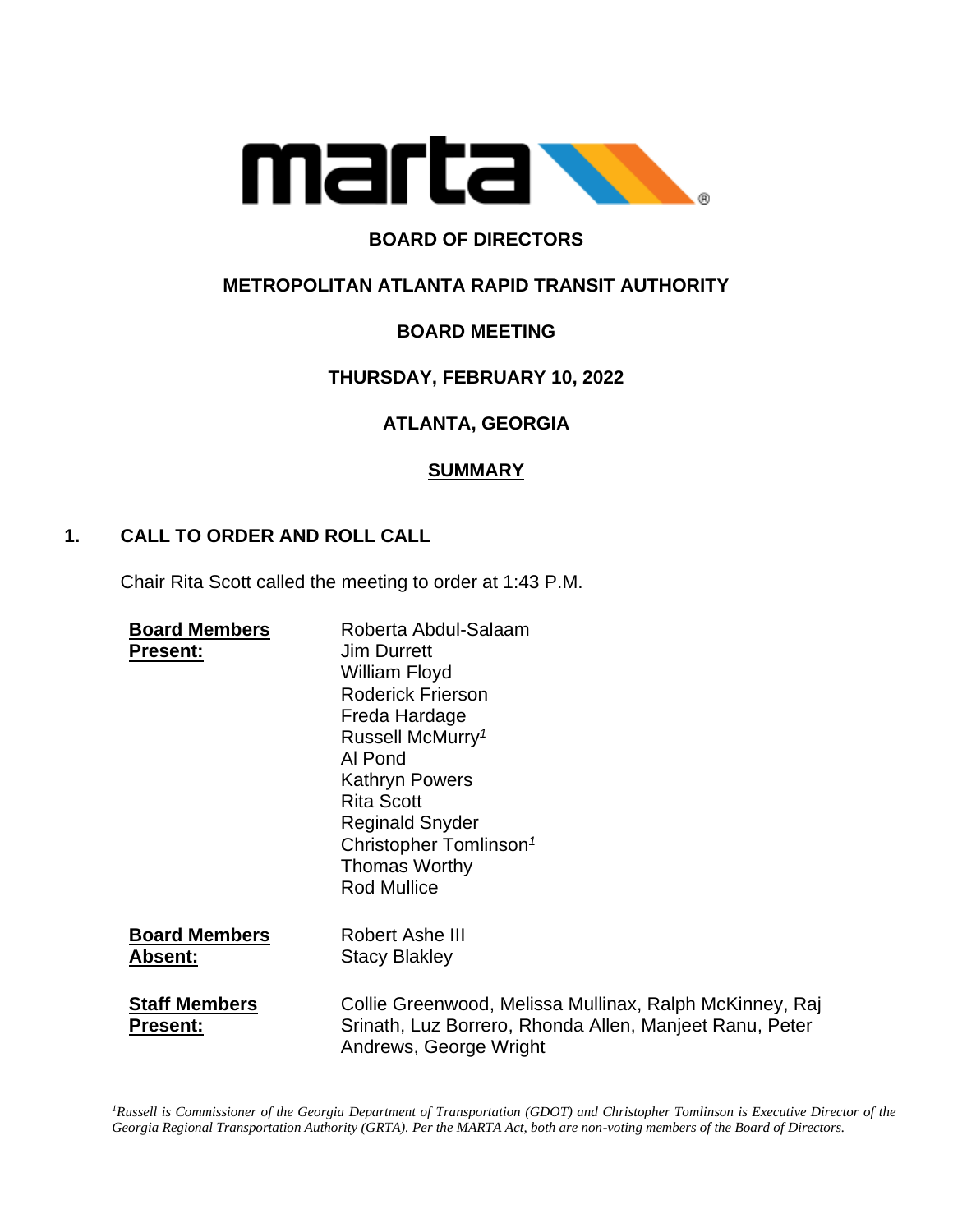**Also in Attendance:** Justice Leah Ward Sears, Vincent Fort, Sherry Williams, Kirk Talbott, Jonathan Hunt, Colleen Kiernan, Paula Nash, Keri Lee, Colleen Kiernan, Donna DeJesus, Jacqueline Holland, Kenya Hammond, Tyrene Huff

#### **2. PUBLIC COMMENTS (SUBMITTALS VIA TELEPHONE, U.S. MAIL AND IN PERSON)**

In person: Vincent Fort, Sherry Williams

Via email: Carl Holt, Jason Lathbury, Barbara Wright-Stephens, Ed Williams, Stephanie Stinson

#### **3. APPROVAL OF THE MINUTES**

#### **Minutes from January 13, 2022**

Approval of the January 13, 2022 Board Meeting minutes. On a motion by Board Member Snyder, seconded by Board Member Worthy, the motion passed by a vote of 11 to 0 with 2 abstentions and 13 members present. *<sup>1</sup>*

#### **4. PLANNING & CAPITAL PROGRAMS COMMITTEE REPORT**

Committee Chair Al Pond reported that the Committee met on January 27, 2022 and received the following briefings:

- a. Upcoming A/E Consultant Procurement for Design Services for Clayton County Operations and Maintenance Facility
- b. Research and Analysis Ridership Report

## **5. OPERATIONS & SAFETY COMMITTEE REPORT**

Committee Chair W. Thomas Worthy reported that the Committee met on January 27, 2022 and approved the following resolutions:

- a. Resolution Authorizing the Award of a Contract for the Procurement of Authority-Wide Landscaping Services, IFB B49479
- b. Resolution Authorizing the Award of a Contract for the Procurement of New and Remanufactured Engines and Overhaul/Repairs, IFB B46989
- c. Resolution Authorizing a Modification in Contractual Authorization for the Payment of Lease Agreements for Radio Antenna Sites, L40123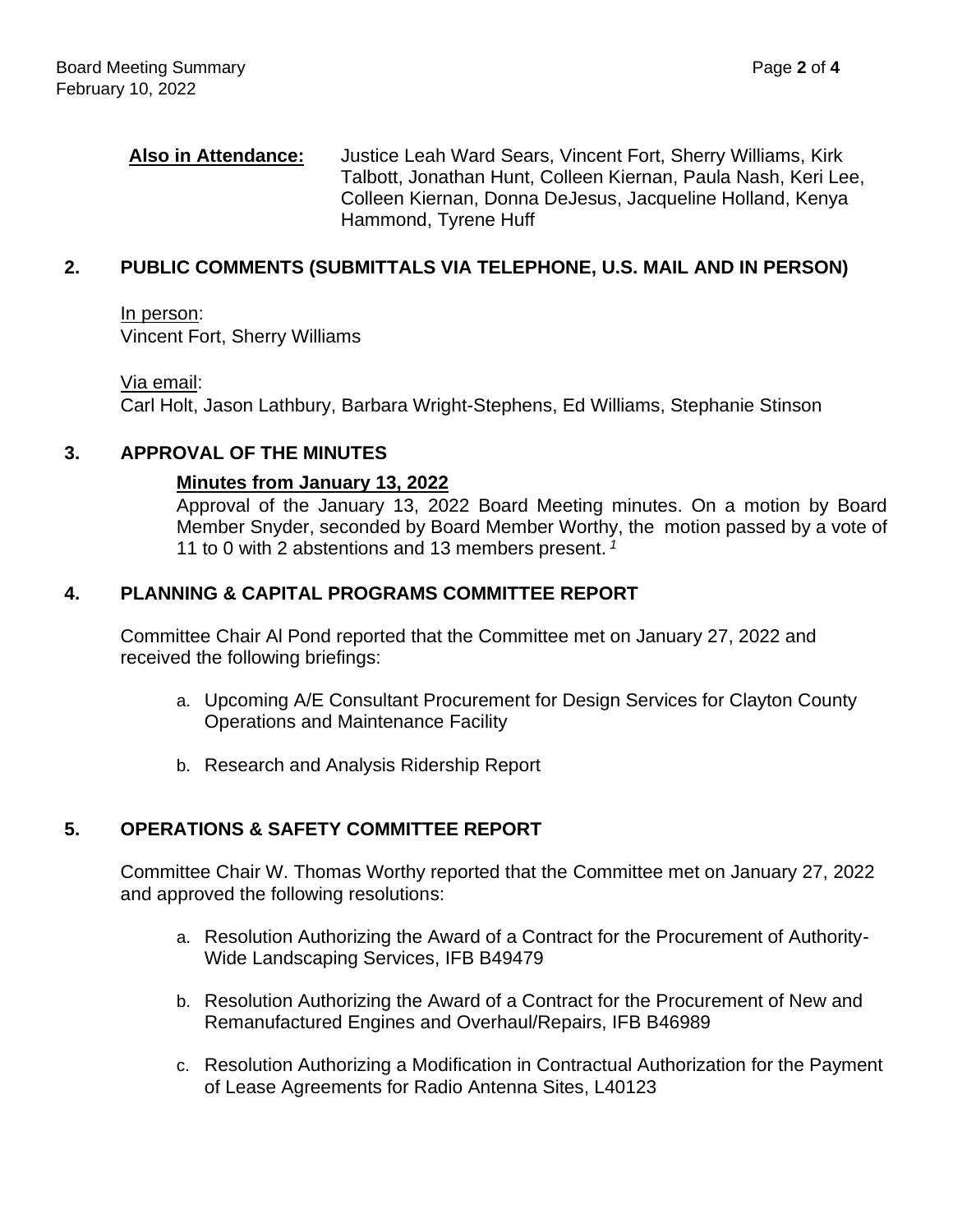Approval of Resolutions a, b, and c. On a motion by Board Member Mullice, seconded by Board Member Worthy, the resolution by a vote of 10 to 0 with 2 abstentions and 13 members present. *<sup>1</sup>*

Committee Chair Worthy reported that the Committee received the following briefing:

d. Key Performance Indicators (Bus Operations)

## **6. BUSINESS MANAGEMENT COMMITTEE REPORT**

Committee Chair Roderick Frierson reported that the Committee met on January 27, 2022 and approved the following resolutions:

- a. Resolution Authorizing the Commitment of Local Funding Related to Certain Atlanta Regional Commission TIP Project Grant
- b. Resolution Authorizing the Solicitation of Proposals for the Procurement of Investment Advisory Services, RFP P50072

Approval of a and b. On a motion by Board Member Mullice, seconded by Board Member Snyder, the resolution passed by a vote of 10 to 0 with 2 abstentions*<sup>1</sup>* and 13 members present.

Committee Chair Frierson reported that the Committee received the following briefing:

c. D&I - EEO

## **7. RESOLUTION**

#### **Resolution Authorizing the Solicitation of Proposals for the Procurement of I-285 Top End BRT Planning Study, RFP P50012**

Approval of a Resolution Authorizing the Solicitation of Proposals for the Procurement of I-285 Top End BRT Planning Study, RFP P50012. On a motion by Board Member Mullice, seconded by Board Member Frierson, the resolution passed by a vote of 11 to 0 with 2 abstentions and 13 members present. *1*

**8. OTHER MATTERS**

None

**9. COMMENTS FROM THE BOARD**

None